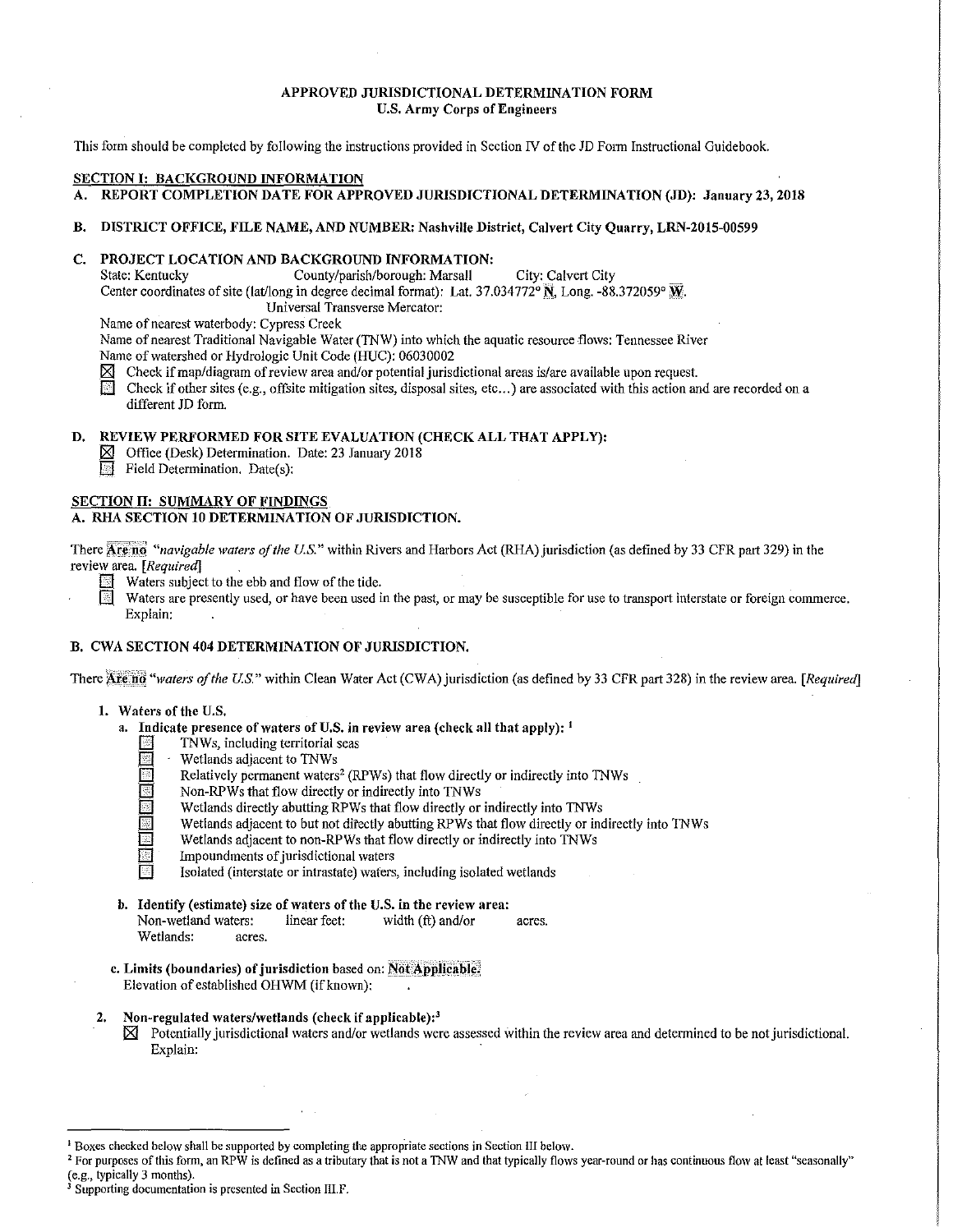#### SECTION III: CWA ANALYSIS

#### A. TNWs AND WETLANDS ADJACENT TO TNWs

The agencies will assert jurisdiction over TNWs and wetlands adjacent to TNWs. If the aquatic resource is a TNW, complete Section III.A.1 and Section III.D.1. only; if the aquatic resource is a wetland adjacent to a TNW, complete Sections III.A.1 and 2 and Section III.D.1.; otherwise, see Section III.B below.

#### 1. TNW

Identify TNW:

Summarize rationale supporting determination:

#### 2. Wetland adjacent to TNW

Summarize rationale supporting conclusion that wetland is "adjacent":

#### B. CHARACTERISTICS OF TRIBUTARY (THAT IS NOT A TNW) AND ITS ADJACENT WETLANDS (IF ANY):

This section summarizes information regarding characteristics of the tributary and its adjacent wetlands, if any, and it helps determine \Vhether or not the standards for jurisdiction established under *Rapanoshave* been met.

The agencies will assert jurisdiction over non-navigable tributaries of TNWs where the tributaries are "relatively permanent waters" (RPWs), i.e. tributaries that typically flow year-round or have continuous flow at least seasonally (e.g., typically 3 months). A wetland that directly abuts an RPW is also jurisdictional. If the aquatic resource is not a TNW, but has year-round (perennial) flow, skip to Section III.D.2. If the aquatic resource is a wetland directly abutting a tributary with perennial flow, skip to Section III.D.4.

A wetland that is adiacent to but that does not directly abut an RPW requires a significant nexus evaluation. Corps districts and EPA regions will include in the record any available information that documents the existence of a significant nexus between a relatively permanent tributary that is not perennial (and its adjacent wetlands if any) and a traditional navigable water, even though a significant nexus finding is not required as a matter of law.

If the waterbody<sup>4</sup> is not an RPW, or a wetland directly abutting an RPW, a JD will require additional data to determine if the waterbody has a significant nexus with a TNW. If the tributary has adjacent wetlands, the significant nexus evaluation must consider the tributary in combination with all of its adjacent wetlands. This significant nexus evaluation that combines, for analytical purposes, the tributary and all of its adjacent wetlands is used whether the review area identified in the JD request is the tributary, or its adjacent wetlands, or both. If the JD covers a tributary with adjacent wetlands, complete Section III.B.1 for the tributary, Section III.B.2 for any onsite wetlands, and Section III.B.3 for all wetlands adjacent to that tributary, both onsite and offsite. The determination whether a significant nexus exists is determined in Section m.c below.

1. Characteristics of non-TNWs that flow directly or indirectly into TNW

- (i) General Area Conditions:<br>Watershed size: Pick List
	- Watershed size: **Pick List** Drainage area: Average annual rainfall: inches Average annual snowfall: inches
- (ii) Physical Characteristics:

(a) Relationship with TNW: Tributary flows directly into TNW.  $\Box$  Tributary flows through Pick List tributaries before entering TNW.

Project waters are **Pick List** river miles from TNW. Project waters are **Pick List** river miles from RPW. Project waters are Pick List aerial (straight) miles from TNW. Project waters are **Pick List** aerial (straight) miles from RPW. Project waters cross or serve as state boundaries. Explain:

Identify flow route to  $TW<sup>5</sup>$ : Tributary stream order, if known:

<sup>4</sup> Note that the Instructional Guidebook contains additional information regarding swales, ditches, washes, and erosional features generally and in the arid West.

<sup>&</sup>lt;sup>5</sup> Flow route can be described by identifying, e.g., tributary a, which flows through the review area, to flow into tributary b, which then flows into TNW.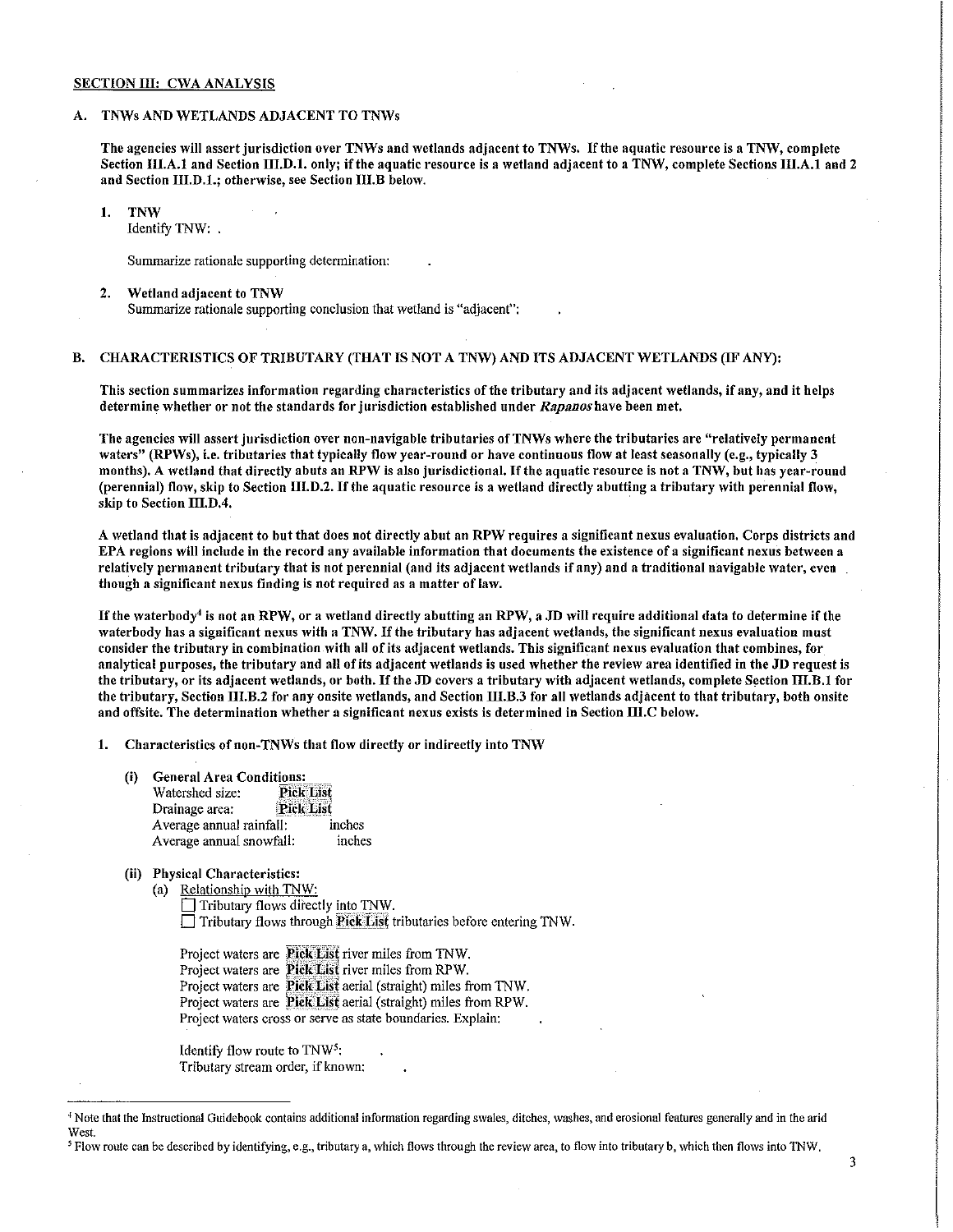|  | (b) General Tributary Characteristics (check all that apply):<br>Tributary is:<br>$\Box$ Natural<br>Artificial (man-made). Explain:<br>Manipulated (man-altered). Explain:                                                                                                                                                                                                                                                                                                                                                                                                                                                                     |
|--|------------------------------------------------------------------------------------------------------------------------------------------------------------------------------------------------------------------------------------------------------------------------------------------------------------------------------------------------------------------------------------------------------------------------------------------------------------------------------------------------------------------------------------------------------------------------------------------------------------------------------------------------|
|  | Tributary properties with respect to top of bank (estimate):<br>Average width:<br>feet<br>Average depth:<br>feet<br>Average side slopes: Pick List.                                                                                                                                                                                                                                                                                                                                                                                                                                                                                            |
|  | Primary tributary substrate composition (check all that apply):<br>$\Box$ Silts<br>Sands<br>Concrete<br>Muck<br>Cobbles<br>Gravel<br>Vegetation. Type/% cover:<br>Bedrock<br>Other. Explain:                                                                                                                                                                                                                                                                                                                                                                                                                                                   |
|  | Tributary condition/stability [e.g., highly eroding, sloughing banks]. Explain:<br>Presence of run/riffle/pool complexes. Explain:<br>Tributary geometry: Pick List<br>Tributary gradient (approximate average slope):<br>%                                                                                                                                                                                                                                                                                                                                                                                                                    |
|  | $(c)$ Flow:<br>Tributary provides for: Pick List<br>Estimate average number of flow events in review area/year: Pick List<br>Describe flow regime:<br>Other information on duration and volume:                                                                                                                                                                                                                                                                                                                                                                                                                                                |
|  | Surface flow is: Pick List. Characteristics:                                                                                                                                                                                                                                                                                                                                                                                                                                                                                                                                                                                                   |
|  | Subsurface flow: Pick List. Explain findings:<br>$\Box$ Dye (or other) test performed:                                                                                                                                                                                                                                                                                                                                                                                                                                                                                                                                                         |
|  | Tributary has (check all that apply):<br>$\Box$ Bed and banks<br>OHWM <sup>6</sup> (check all indicators that apply):<br>clear, natural line impressed on the bank<br>the presence of litter and debris<br>destruction of terrestrial vegetation<br>$\Box$ changes in the character of soil<br>the presence of wrack line<br>shelving<br>vegetation matted down, bent, or absent<br>sediment sorting<br>leaf litter disturbed or washed away<br>scour<br>sediment deposition<br>multiple observed or predicted flow events<br>water staining<br>abrupt change in plant community<br>other (list):<br>Discontinuous OHWM. <sup>7</sup> Explain: |
|  | If factors other than the OHWM were used to determine lateral extent of CWA jurisdiction (check all that apply):<br><b>Ed</b> High Tide Line indicated by:<br>Mean High Water Mark indicated by:<br>FМ<br>$\Box$ oil or scum line along shore objects<br>survey to available datum;<br>fine shell or debris deposits (foreshore)<br>physical markings;<br>vegetation lines/changes in vegetation types.<br>physical markings/characteristics<br>tidal gauges<br>other (list):                                                                                                                                                                  |
|  | (iii) Chemical Characteristics:<br>Characterize tributary (e.g., water color is clear, discolored, oily film; water quality; general watershed characteristics, etc.).<br>Explain:<br>Identify specific pollutants, if known:                                                                                                                                                                                                                                                                                                                                                                                                                  |
|  |                                                                                                                                                                                                                                                                                                                                                                                                                                                                                                                                                                                                                                                |

 $\hat{\boldsymbol{r}}$ 

 $\bar{z}$ 

 $\bar{\alpha}$ 

4

 $\boldsymbol{f}$ 

<sup>6</sup>A natural or man-made discontinuity in the OHWM does not necessarily sever jurisdiction (e.g., where the stream temporarily flows underground, or where the OHWM has been removed by development or agricultural practices). Where there is a break in the OHWM that is unrelated to the waterbody's flow regime (e.g., flow over a rock outcrop or through a culvert), the agencies will look for indicators of flow above and below the break.<br><sup>7</sup>Ibid.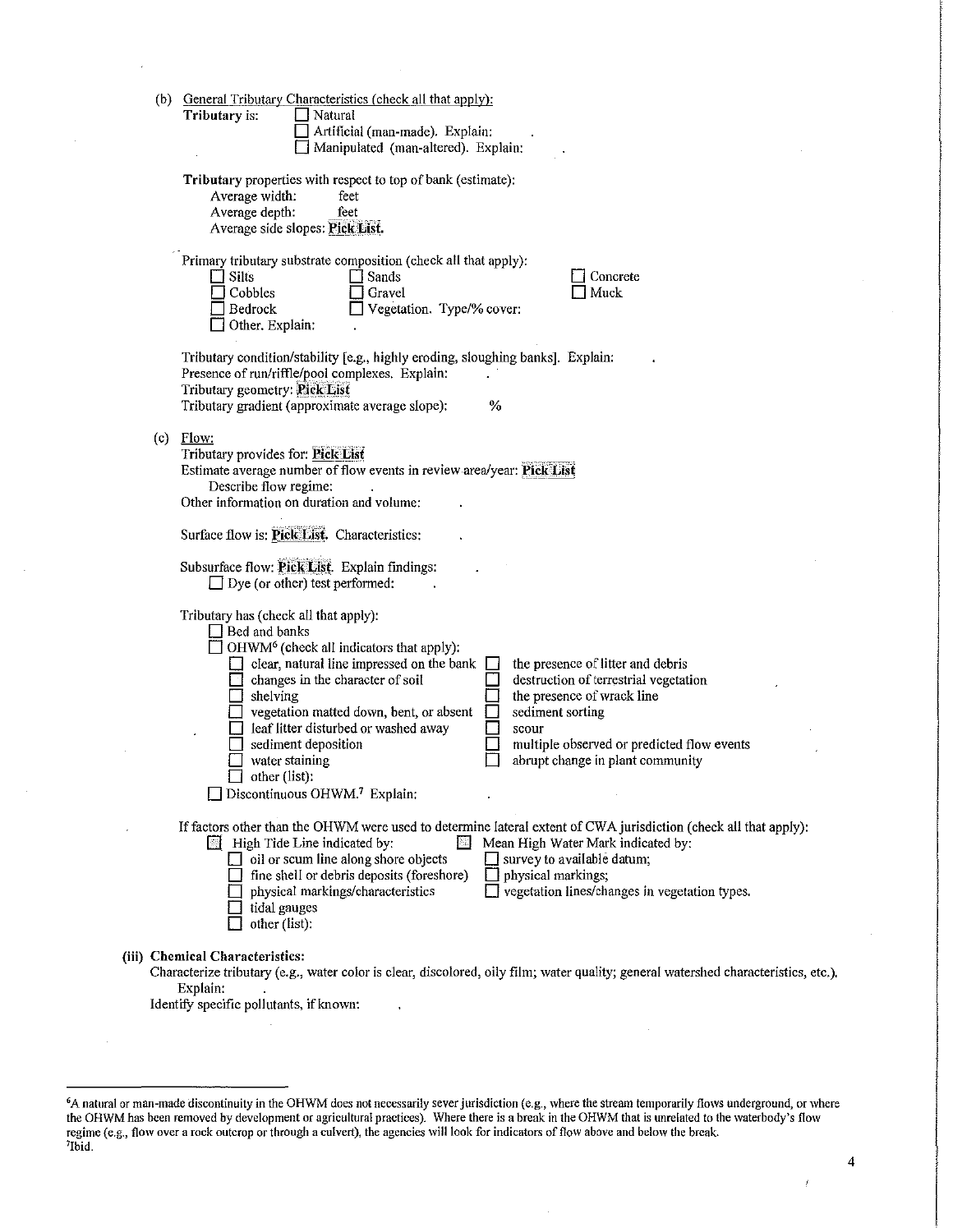# (iv) Biological Characteristics. Channel supports (check all that apply):<br>  $\Box$  Riparian corridor. Characteristics (type, average width):

- Riparian corridor. Characteristics (type, average width):
- $\Box$  Wetland fringe. Characteristics:<br> $\Box$  Habitat for:

Habitat for:

- 
- Gederally Listed species. Explain findings:<br>
Fish/spawn areas. Explain findings: Fish/spawn areas. Explain findings:
- $\Box$  Other environmentally-sensitive species. Explain findings:
- $\Box$  Aquatic/wildlife diversity. Explain findings:

#### 2. Characteristics of wetlands adjacent to non-TNW that flow directly or indirectly into TNW

#### (i) Physical Characteristics:

- (a) General Wetland Characteristics: Properties: Wetland size: acres Wetland type. Explain: Wetland quality. Explain: Project wetlands cross or serve as state boundaries. Explain:
- (b) General Flow Relationship with Non-TNW: Flow is: Pick List. Explain:

Surface flow is: Pick List Characteristics:

Subsurface flow: Pick List. Explain findings:  $\Box$  Dye (or other) test performed:

- ( c) Wetland Adjacency Determination with Non-TNW:
	- $\Box$  Directly abutting
	- $\overline{\Box}$  Not directly abutting
		- Discrete wetland hydrologic connection. Explain:
		- Ecological connection. Explain:
		- $\Box$  Separated by berm/barrier. Explain:

## (d) Proximity (Relationship) to TNW

Project wetlands are Pick List river miles from TNW. Project waters are **Pick List** aerial (straight) miles from TNW. Flow is from: Pick List. Estimate approximate location of wetland as within the **Pick List** floodplain.

(ii) Chemical Characteristics:

Characterize wetland system (e.g., water color is clear, brown, oil film on surface; water quality; general watershed characteristics; etc.). Explain:

Identify specific pollutants, if known:

### (iii) Biological Characteristics. Wetland supports (check all that apply):

- $\Box$  Riparian buffer. Characteristics (type, average width):
- $\Box$  Vegetation type/percent cover. Explain:

 $\Box$  Habitat for:

- $\Box$  Federally Listed species. Explain findings:
- 0 Fish/spawn areas. Explain findings:

 $\Box$  Other environmentally-sensitive species. Explain findings:

 $\Box$  Aquatic/wildlife diversity. Explain findings:

## 3. Characteristics of all wetlands adjacent to the tributary (if any)

All wetland(s) being considered in the cumulative analysis:  $PickList$ Approximately () acres in total are being considered in the cumulative analysis.

5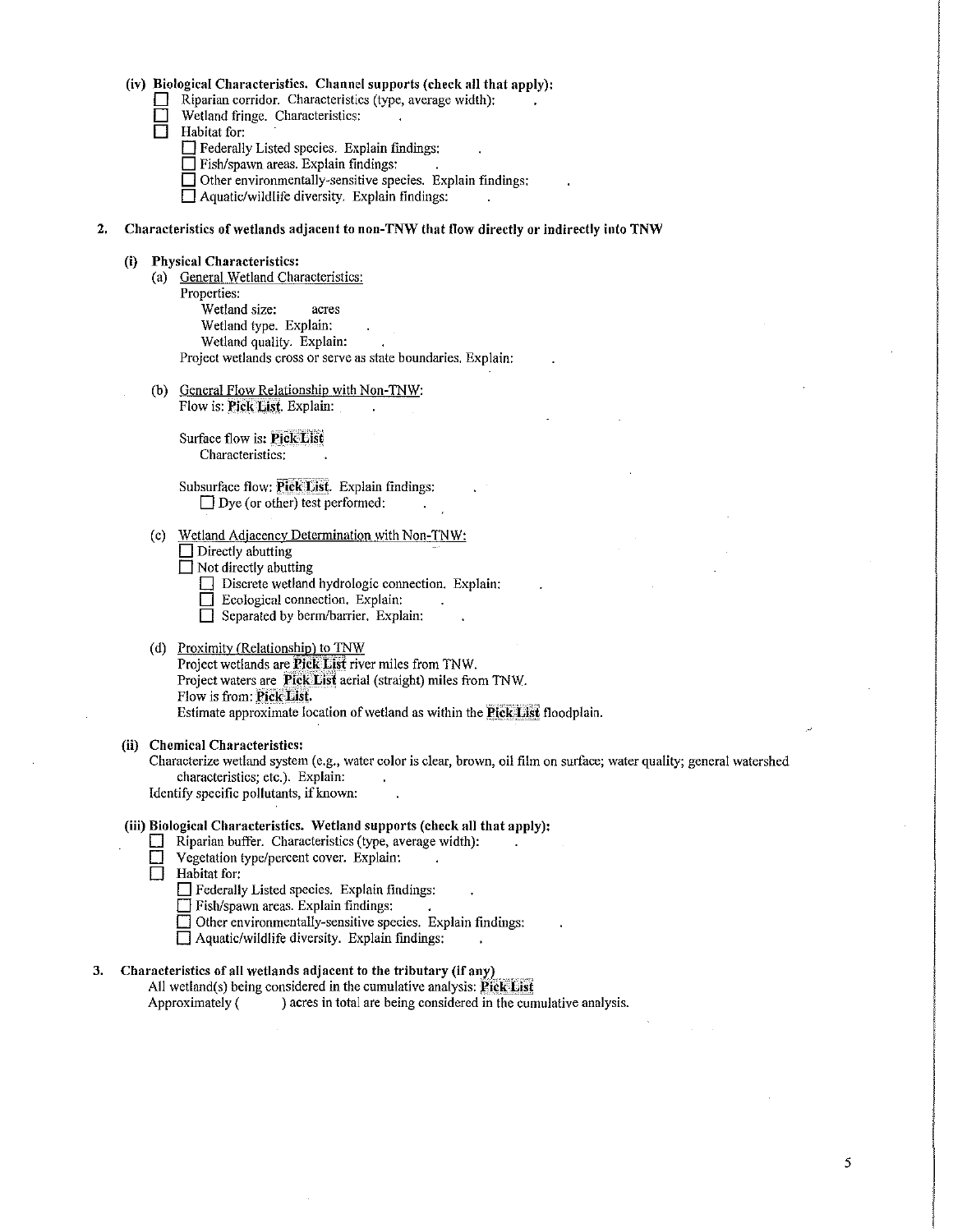For each wetland. specify the following:

Directly abuts? (Y/N) Size (in acres) Directly abuts? (Y/N) Size (in acres)

Summarize overall biological. chemical and physical functions being perfonned:

### C. SIGNIFICANT NEXUS DETERMINATION

A significant nexus analysis will assess the flow characteristics and functions of the tributary itself and the functions performed by any 'vetlands adjacent to the tributary to determine if they significantly affect the chemical, physical, and biological integrity of a TNW. For each of the following situations, a significant nexus exists if the tributary, in combination 'vith all of its adjacent wetlands, has more than a speculative or insubstantial effect on the chemical, physical and/or biological integrity of a TNW. Considerations when evaluating significant nexus include, but are not limited to the volume, duration, and frequency of the flow of water in the tributary and its proximity to a TNW, and the functions performed by the tributary and all its adjacent wetlands. It is not appropriate to determine significant nexus based solely on any specific threshold of distance.(e.g. between a tributary and its adjacent wetland or between a tributary and the TNW). Similarly, the fact an adjacent wetland lies within or outside of a floodplain is not solely determinative of significant nexus.

Draw connections between the features documented and the effects on the TNW, as identified in the *Rapanos* Guidance and discussed in the Instructional Guidebook. Factors to consider include, for example:

- Does the tributary, in combination with its adjacent wetlands (if any), have the capacity to carry pollutants or flood waters to 1NWs, or to reduce the amount of pollutants or flood waters reaching a TNW?
- Does the tributary, in combination with its adjacent wetlands (if any), provide habitat and lifecycle support functions for fish and other species, such as feeding, nesting, spawning, or rearing young for species that are present in the TNW?
- Does the tributary, in combination with its adiacent wetlands (if any), have the capacity to transfer nutrients and organic carbon that support downstream foodwebs?
- Does the tributary, in combination with its adjacent wetlands (if any), have other relationships to the physical, chemical, or biological integrity of the TNW?

Note: the above list of considerations is not inclusive and other functions observed or known to occur should be documented below:

- 1. Significant nexus findings for non-RPW that has no adjacent wetlands and flows directly or indirectly into TNWs. Explain findings of presence or absence of significant nexus below, based on the tributary itself, then go to Section III.D:
- 2. Significant nexus findings for non-RPW and its adjacent wetlands, where the non-RPW flows directly or indirectly into TNWs. Explain findings of presence or absence of significant nexus below, based on the tributary in combination \Vith all of its adjacent wetlands, then go to Section III.D:
- 3. Significant nexus findings for wetlands adjacent to an RPW but that do not directly abut the RPW. Explain findings of presence or absence of significant nexus below, based on the tributary in combination with all of its adjacent wetlands, then go to Section III.D:

## D. DETERMINATIONS OF JURISDICTIONAL FINDINGS. THE SUBJECT WATERS/WETLANDS ARE (CHECK ALL THAT APPLY):

- 1. TNWs and Adjacent Wetlands. Check all that apply and provide size estimates in review area:<br> $\boxed{\text{S}}$  TNWs: linear feet width (ft), Or, acres.  $\boxed{\phantom{1}}$  TNWs: linear feet width (ft), Or, acres. **I**] Wetlands adjacent to TNWs: acres.
- 2. RPWs that flow directly or indirectly into TNWs.
	- $\Box$  Tributaries of TNWs where tributaries typically flow year-round are jurisdictional. Provide data and rationale indicating that tributary is perennial:
	- FI Tributaries of TNW where tributaries have continuous flow "seasonally" (e.g., typically three months each year) are jurisdictional. Data supporting this conclusion is provided at Section III.B. Provide rationale indicating that tributary flows seasonally: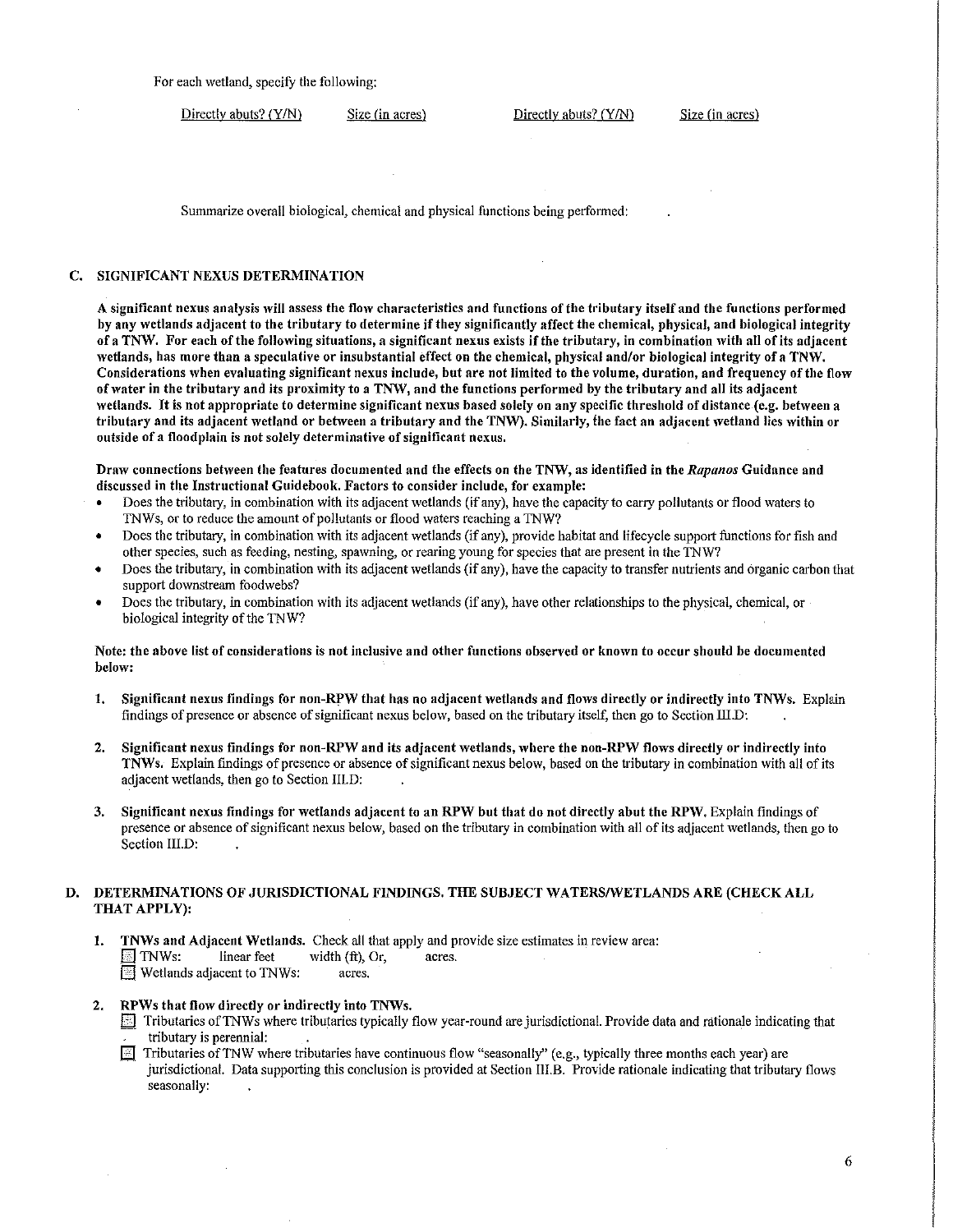Provide estimates for jurisdictional waters in the review area (check all that apply):

 $\Box$  Tributary waters: linear feet width (ft).

- Other non-wetland waters:
	- Identify type(s) of waters:
- 3. Non-RPWs8 that flow directly or indirectly into TNWs.
	- Waterbody that is not a TNW or an RPW, but flows directly or indirectly into a TNW, and it has a significant nexus with a TNW is jurisdictional. Data supporting this conclusion is provided at Section III.C.

Provide estimates for jurisdictional waters within the review area (check all that apply):<br>
Tributary waters: linear feet width (ft).<br>
Dther non-wetland waters: acres.

- Tributary waters: linear feet<br>Other non-wetland waters: acres.
- Other non-wetland waters:
	- Identify type(s) of waters:
- 4. Wetlands directly abutting an RPW that flow directly or indirectly into TNWs.
	- Wetlands directly abut RPW and thus are jurisdictional as adjacent wetlands.
		- [] Wetlands directly abutting an RPW where tributaries typically flow year-round. Provide data and rationale indicating that tributary is perennial in Section III.D.2, above. Provide rationale indicating that wetland is directly abutting an RPW:
		- [] Wetlands directly abutting an RPW where tributaries typically flow "seasonally." Provide data indicating that tributary is seasonal in Section III.B and rationale in Section III.D.2, above. Provide rationale indicating that wetland is directly abutting an RPW:

Provide acreage estimates for jurisdictional wetlands in the review area: acres.

5. Wetlands adjacent to but not directly abutting an RPW that flow directly or indirectly into TNWs.  $\Box$  Wetlands that do not directly abut an RPW, but when considered in combination with the tributary to which they are adjacent and with similarly situated adjacent wetlands, have a significant nexus with a TNW are jurisidictional. Data supporting this conclusion is provided at Section III.C.

Provide acreage estimates for jurisdictional wetlands in the review area: acres.

- Wetlands adjacent to non-RPWs that flow directly or indirectly into TNWs.
	- Wetlands adjacent to such waters, and have when considered in combination with the tributary to which they are adjacent and with similarly situated adjacent wetlands, have a significant nexus with a TNW are jurisdictional. Data supporting this conclusion is provided at Section III.C.

Provide estimates for jurisdictional wetlands in the review area: acres.

- 7. Impoundments of jurisdictional waters.<sup>9</sup>
	- As a general rule, the impoundment of a jurisdictional tributary remains jurisdictional.
	- $\Box$  Demonstrate that impoundment was created from "waters of the U.S.," or
		- Demonstrate that water meets the criteria for one of the categories presented above (1-6), or
	- Demonstrate that water is isolated with a nexus to commerce (see  $\overline{E}$  below).
- E. ISOLATED [INTERSTATE OR INTRA-STATE] WATERS, INCLUDING ISOLATED WETLANDS, THE USE, DEGRADATION OR DESTRUCTION OF WHICH COULD AFFECT INTERSTATE COMMERCE, INCLUDING ANY SUCH WATERS (CHECK ALL THAT APPLY): <sup>10</sup>
	- [] \Vhich are or could be used by interstate or foreign travelers for recreational or other purposes.
	- El from which fish or shellfish are or could be taken and sold in interstate or foreign commerce.
	- $\Box$  which are or could be used for industrial purposes by industries in interstate commerce.
	- Interstate isolated waters. Explain:
	- **iil** Other factors. Explain:

Identify water body and summarize rationale supporting determination:

<sup>&</sup>lt;sup>8</sup>See Footnote #3.

<sup>&</sup>lt;sup>9</sup> To complete the analysis refer to the key in Section III.D.6 of the Instructional Guidebook.<br><sup>10</sup> Prior to asserting or declining CWA jurisdiction based solely on this category, Corps Districts will elevate the action review consistent with the process described in the Corps/EPA Memorandum Regarding CWA Act Jurisdiction Following Rapanos.